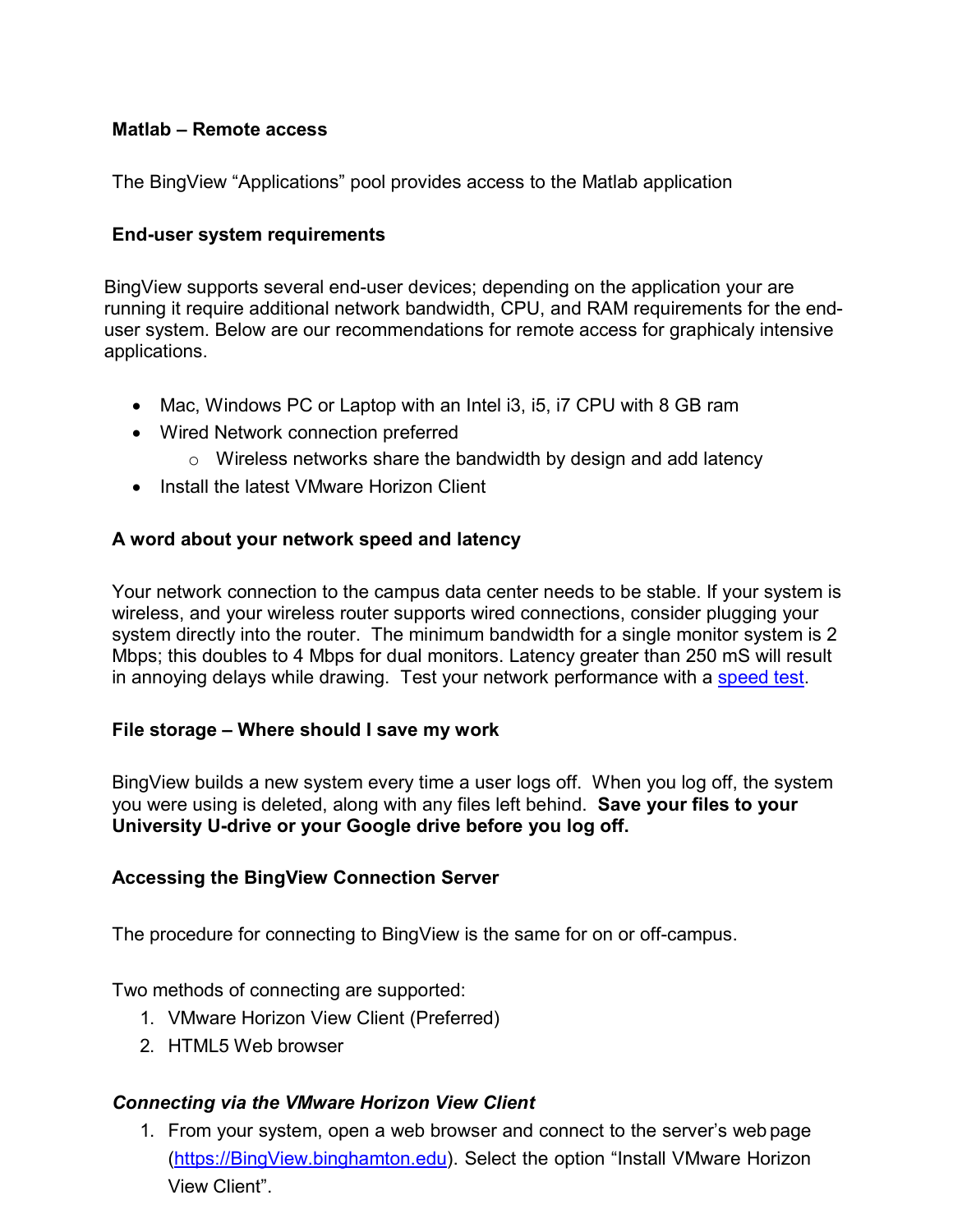- 2. From the download page, select and download the "VMware View Client" appropriate for your system. Clients are available for the following operating systems:
	- a. Windows 32 and 64 bit
	- b. Mac
	- c. iOS not suitable for CAD
	- d. Android not suitable for CAD
	- e. Linux users should check their OS distribution repository for a client
- 3. Download the latest version of the VMware Horizon View client appropriate for your system.
- 4. Start the application that was just downloaded to begin the installation procedure.
- 5. Accept the default settings.
- 6. Depending on your operating system, you may be prompted to restart, do so before proceeding.
- 7. Start the VMware Horizon client and select "New Server."
- 8. Enter the name: bingview.binghamtomton.edu and select Connect
- 9. Log in using your PODS username and password.
- 10. Select the "Applications" pool from the list.